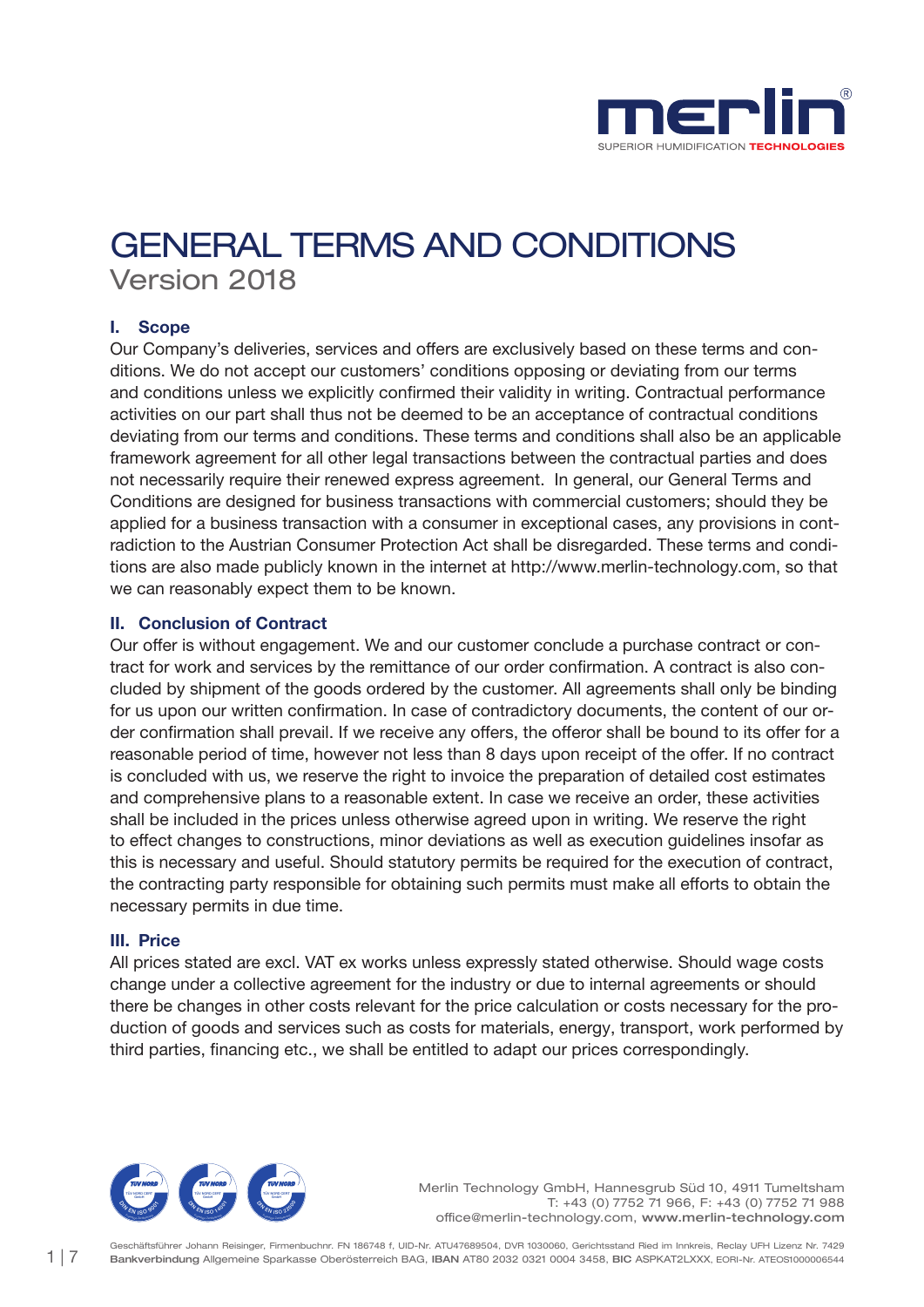

# IV. Terms of Payment, Interest on Arrears

Unless otherwise agreed upon, our claims are payable concurrently, in cash, against delivery of goods. Cash discount deductions require a separate written agreement. In case of a delay in payment or partial payment, cash discount agreements, if any, shall become ineffective even with regard to all future invoices. Payments by customers are only considered effected upon receipt in our business account.

In case of a delay in payment or a delay in connection with another performance by the customer, we can either insist on performance of the contract and

- a) postpone the fulfilment of our own obligations until payment of the overdue payments or other performance,
- b) demand a corresponding extension of the delivery time,
- c) accelerate the entire outstanding amount,
- d) demand interest on arrears amounting to 8 % above the corresponding base rate of the European Central Bank from the due date, unless the customer can establish sufficient reason for relief,
- e) claim the bank guarantee provided to us as a security,

or, while granting a reasonable grace period, we can declare the termination of contract. Actual waiting periods are deemed to be granted grace periods. At least 10 days are considered to be a reasonable grace period.

For damage due to delay in performance, the customer shall also be obliged to reimburse us for the accrued collection and recovery charges. For every reminder we sent, an amount of  $\epsilon$  10.90 shall be payable and for the record keeping of the obligation in our dunning process, an amount of € 3.63 shall be payable semi-annually.

Should these Terms of Payment not be observed or should we be informed of circumstances reducing the customer's credit standing after conclusion of the contract, all our claims including claims from other business transactions become due and payable immediately. In this case, we shall be entitled to only execute outstanding deliveries, including outstanding deliveries in connection with other business transactions concluded, against pre-payment or to terminate the contract and demand full damages corresponding to the amount of our performance. The redemption right for the goods delivered with reservation of title shall not be affected thereby. In case of a delay in payment, the customer shall also have the obligation to provide suitable security for all outstanding claims including interest, expenses and costs for collection and recovery.

Should, in case of an agreed payment in instalments, the customer be in arrears even with only one instalment, the total outstanding amount shall immediately become due. In addition, interest amounting to 8 % above the corresponding base rate of the European Central Bank shall be paid from accelerated capital. Payments received shall at first be allocated to costs (expenses) then to interest and finally to the capital. Within four weeks after receipt of payment, we can provide a statement indicating a deviating allocation of a designated payment. We shall be entitled to allocate designated payments to unsecured and/or to the oldest invoices.

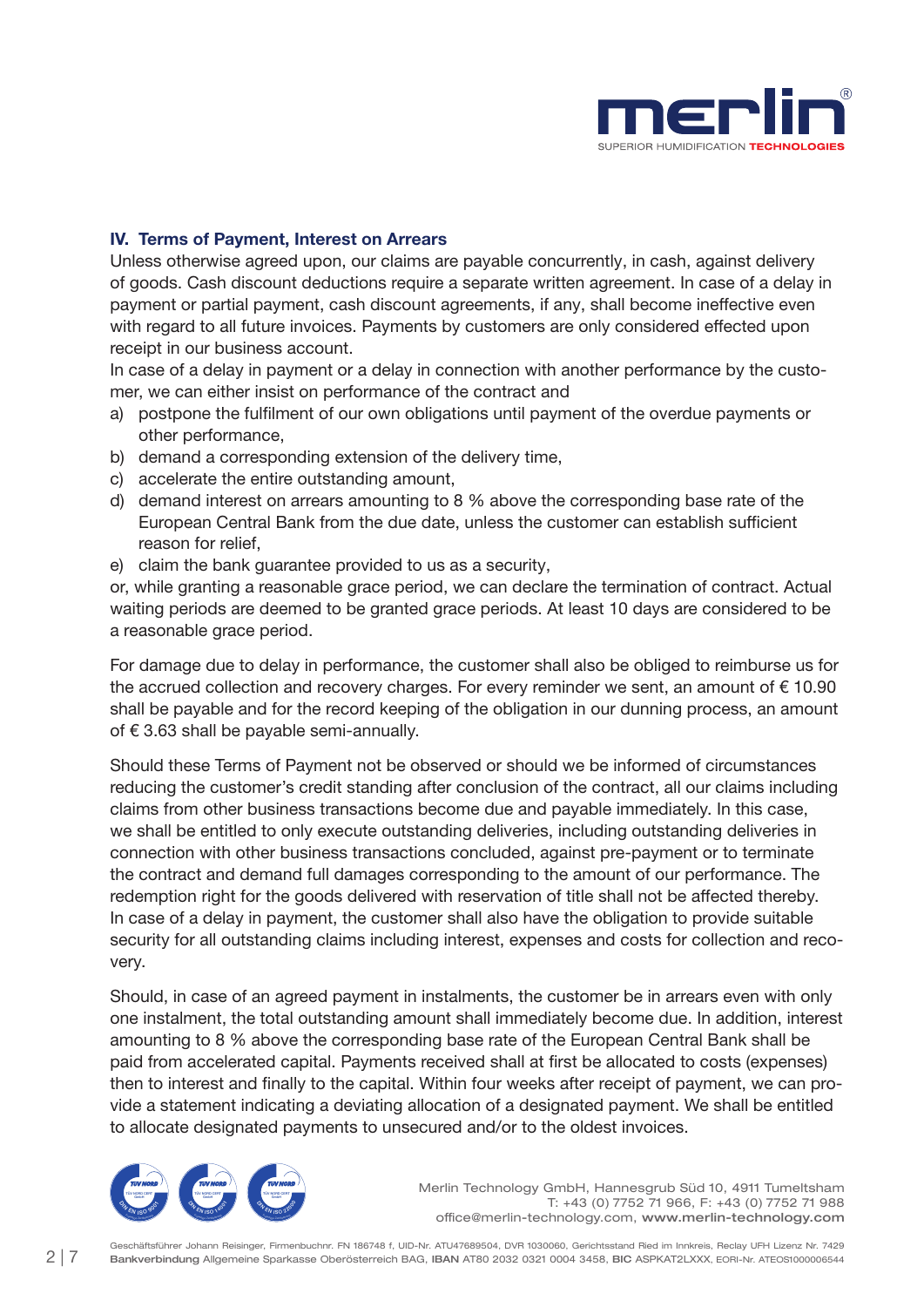

## V. Termination of Contract

In case of a default of acceptance (Item VII.) or other good reasons, in particular such as customer's insolvency or a dismissal of a petition in insolvency for lack of funds as well as in case of a delay in payment by the customer, we shall be entitled to terminate the contract if it has not yet been completely fulfilled by both parties. In case of a termination of contract due to circumstances attributable to the customer, we shall be entitled to receive, at our sole discretion, a lump sum for damages amounting to 15 % of the gross invoice amount and a compensation for the actually incurred damage. In case of a delay in payment by the customer, we shall be released from all other obligations to perform and deliver and we shall be entitled to retain outstanding deliveries and/or services and to demand payment in advance and/or security or to terminate the contract after having granted a reasonable grace period. If the customer - without being entitled to do so - terminates the contract or asks for a termination of contract, we can, at our sole discretion, insist on fulfilment of contract or agree to the termination of contract. In the latter case, the customer shall have the obligation, at our discretion, to pay a lump sum for damages amounting to 15 % of the gross invoice amount and a compensation for the actually incurred damage. The rescission of any services which might already have been rendered on our part shall remain unaffected.

## VI. Cancellation

The purchaser shall be entitled to terminate the contract without stating any reason upon payment of a cancellation fee amounting to 40 % of the agreed price. The court's right to reduce or abate the damages payable shall explicitly be excluded. The assertion of damage in excess thereof shall remain unaffected.

## VII. Delivery, Transport, Default of Acceptance

Unless otherwise agreed upon

- a) the prices indicated are ex our works excluding loading and assembly;
- b) packaging shall be effected as usual in trade in order to avoid the damage of goods under normal transport circumstances to the determined destination and shall only be taken back if explicitly agreed upon.

Upon request and against separate payment, we can effect and/or organise assembly, delivery, installation. For transport and/or delivery, the actual incurred costs including a reasonable surcharge for overhead costs, however, not less than the freight and carriage costs for the chosen method of transport valid at the date of delivery shall be invoiced. Assembly work shall be invoiced according to expenditure of time, a man hour rate customary for the industry shall be deemed to be agreed upon. In case the customer does not accept the goods as agreed upon (default of acceptance) and after having set a grace period that elapsed unsuccessfully, we shall be entitled to either store the goods in our premises and charge a storage fee amounting to 0.1 % of the gross invoice amount per commenced calendar day or to have them stored at the customer's risk and expense with a tradesman entitled to do so. At the same time, we shall be entitled to either insist on fulfilment of contract or - after having set a reasonable grace period of not less than 2 weeks - to terminate the contract and to dispose of the goods otherwise.

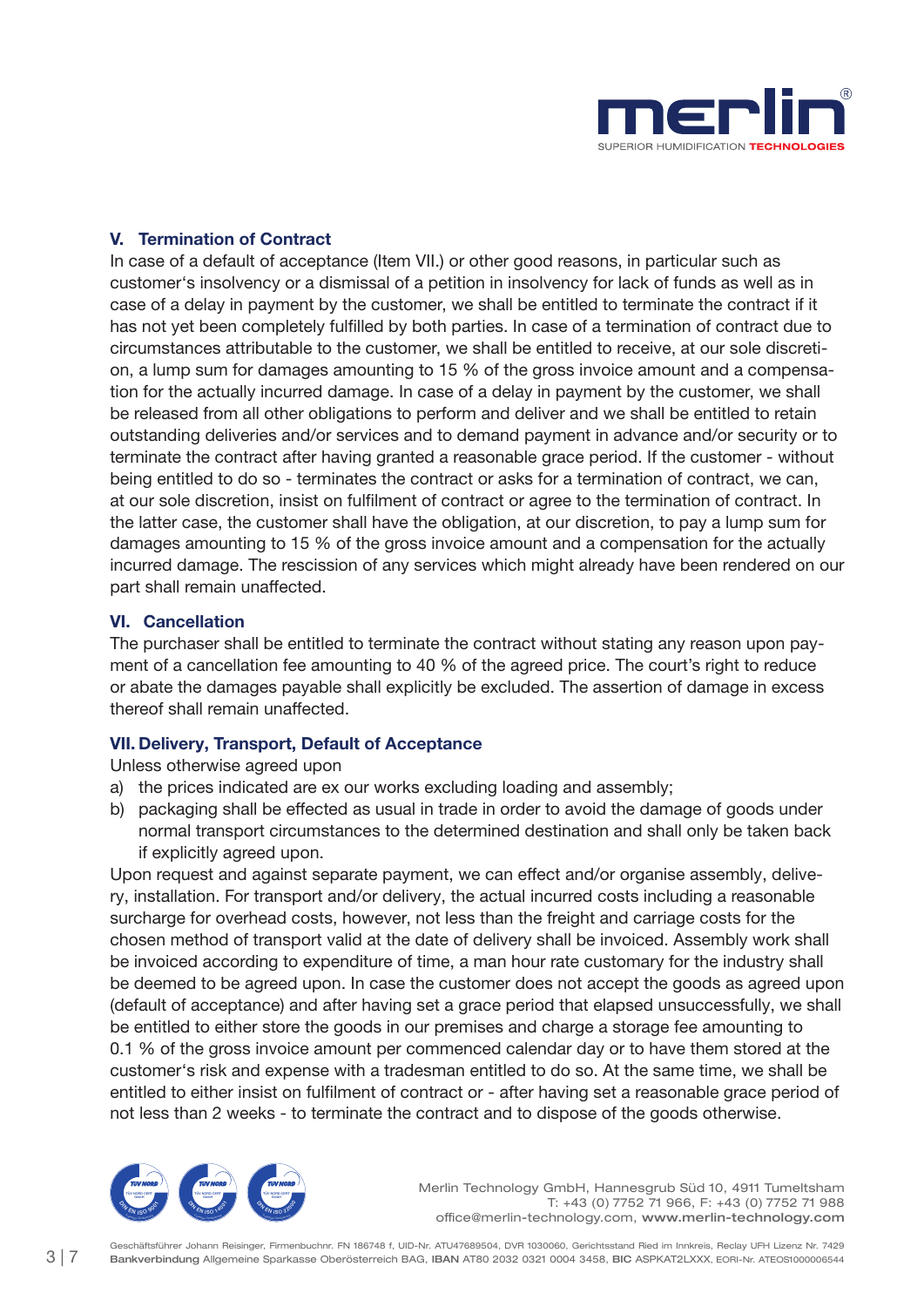

Transport shall be effected at the customer's risk. We will choose the shipment method in our reasonably exercised discretion. If the customer desires a certain method of transport or a specific means of transport, we shall invoice these items separately. The customer must ensure that delivery vehicles can access the point of unloading in an unhindered and safe way and that unloading without delay is possible. The customer must reimburse us for all additional costs and any damage resulting from the violation of this obligation, including third parties' claims. Unless otherwise agreed upon, unloading the means of transport shall be the customer's obligation, even if we commission the transport company. In the latter case, we act as the customer's representative. If our employees perform any work in the course of unloading, these employees shall be deemed to be employees temporarily hired by the customer.

## VIII. Term of Delivery

We shall only have the obligation to perform if and when the customer fulfilled all its obligations required for performance, especially all technical and contractual details, pre-work and preparations. We shall be entitled to exceed the agreed deadlines and terms of delivery by up to one week. Only after expiry of this period can the customer terminate the contract after having set a grace period of 4 weeks. Unless expressly otherwise agreed upon in writing, terms of delivery shall be without obligation. However, we will make an effort to adhere to promised periods of time.

## IX. Place of Fulfilment

Place of fulfilment shall be the seat of our company, even if delivery is agreed to be effected at another location.

## X. Minor Performance Changes

If it is not a consumer business transaction, changes to our performance and/or delivery obligation which are only minor or otherwise reasonable for the customer shall be deemed to be approved. This shall especially be true for deviations due to the goods' features (e.g. measurements, colours, weight, measurement results, moisture range, etc.).

#### XI. Guarantee, Laesio Enormis

The guarantee period shall end 12 months after delivery. The validity of article 924, sentences 2 and 3 of the Austrian General Civil Code shall be excluded. Our guarantee obligation shall only apply to defects occurring in the course of intended and normal use. It will explicitly not apply to defects due to inadequate installation by the customer or its agents, inadequate maintenance or repair, non-observance of our instructions, user guidelines, service and maintenance guidelines, repairs effected inadequately or without our consent, amendments or changes by any other person but us or our representatives as well as to defects due to normal wear and tear. Security of our goods can only be guaranteed to the extent that can be expected based on our regulations for the treatment of the subject matter of the contract and based on other given information. Only those characteristics we guaranteed expressly in writing shall be deemed to be guaranteed characteristics. We shall not be liable for minor deviations in construction and measurement. We shall only be bound to our publicly made statements concerning the subject matter or the

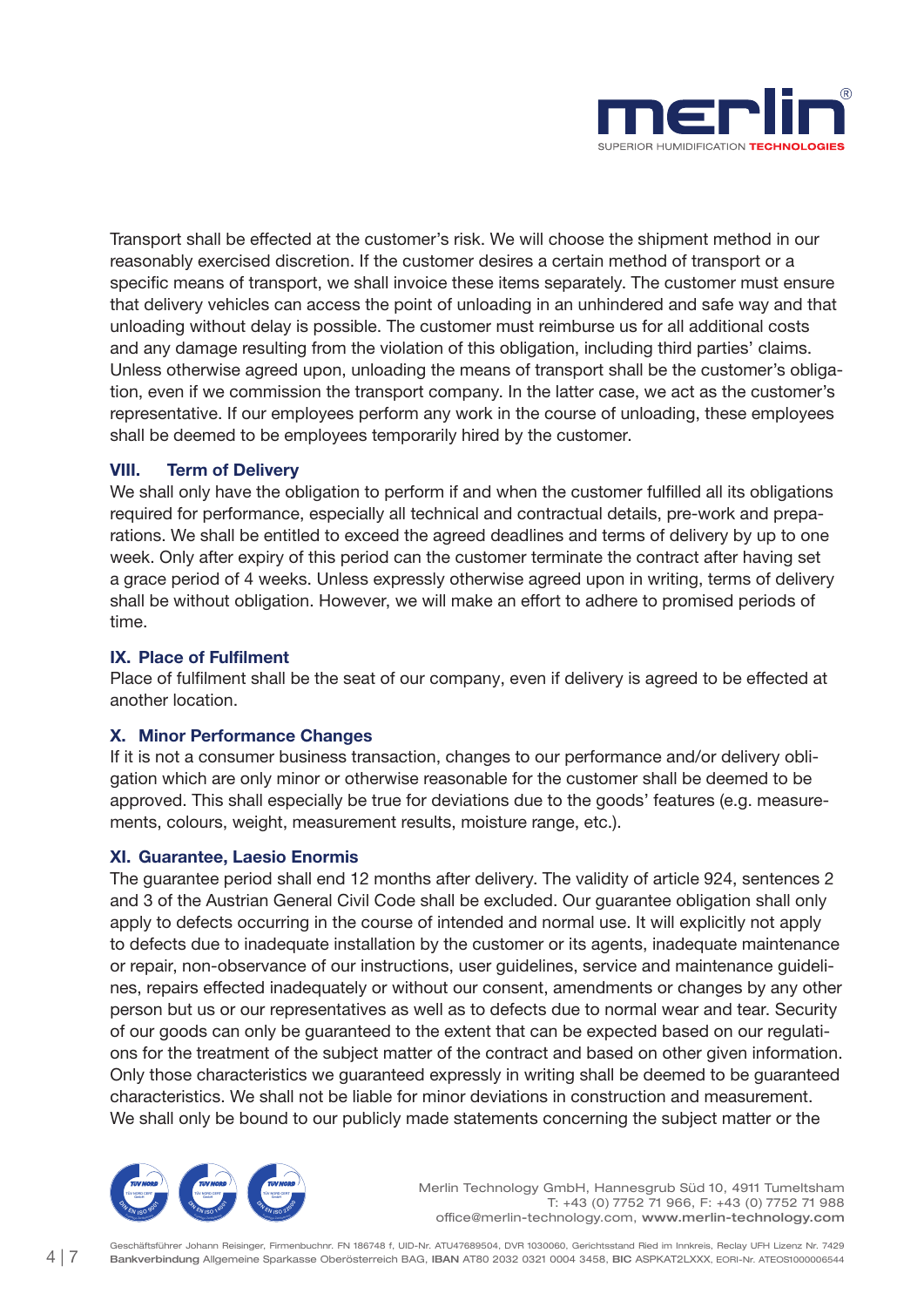

characteristics of samples and models we provided, if we guarantee them explicitly in writing in our offer or in our order confirmation. We shall not be bound by any statements of the manufacturer, importer into the EEA or any other person purporting to be the manufacturer. We expressly exclude liability of any kind for our assembly instructions. Replacement or improvement of the subject matter shall be effected in our works. Costs for shipment and transport, if any, shall be borne by the customer. The customer must provide necessary support for guarantee work free of charge. Replaced parts, if any, shall become our property. We shall not assume any guarantee for the sale of second-hand goods as well as for the assumption of repair orders or for changes or modifications. The guarantee shall expire immediately if the customer or a third party we did not explicitly authorise to do so performs changes or amendments to the delivered goods without our written consent. We shall not accept invoices in this case. The customer shall be obliged to carefully inspect the delivery immediately upon receipt. The customer must notify us in writing of any defects immediately upon receipt of the goods. We shall, at our sole discretion, fulfil guarantee claims by improvement, replacement or price reduction. The customer explicitly waives its right to rescission of contract. In general, replacement of goods is only possible in fulfilment of a right to correction of a defective delivery, otherwise it is excluded. If goods are manufactured on the basis of customer's construction information, drawings and other specifications, our liability shall not extend to the correctness of the construction but only to a correct execution according to the customer's specifications. We shall not be obliged to verify the correctness or fitness for use of these specifications and the documents provided by the customer. The customer must indemnify and hold harmless our company in case of any violation of property rights. Should the customer not or not in a timely manner fulfil its payment obligations, our guarantee obligation for defective goods shall become inapplicable. There shall be no extension, suspension or interruption of the warranty periods and obligations due to a remedy of defects. Recourse claims against us according to § 933 b of the Austrian General Civil Code shall be excluded. The application of § 934 of the Austrian General Civil Code (laesio enormis) shall be excluded.

## XII.Damages

In cases of slight and simply gross negligence against us, all claims for damages shall be excluded. In cases in which we are obliged to pay damages according to these conditions, we shall not be obliged to pay damages to the customer for any damage to goods which are not subject matter of contract, loss of profit, loss of use, contractual loss or any other economic or indirect consequential damage. In any case, the damages to be paid by us shall not exceed the order value. All claims for damages must - should we not expressly acknowledge the defect in writing - be asserted in court within one year after having gained knowledge of such, otherwise these claims become extinct. Guarantee claims and claims for damages from work performed by our employees or vicarious agents in the course of the execution of contractual services upon the customer's instruction, but which are not included in our agreed scope of service, shall completely be excluded, as in such a case, our employees are deemed to be employees temporarily hired by the customer. The existence of the conditions for a claim for damages must be proved by the injured party. Before connecting or transporting EDP products and/or before installing



Merlin Technology GmbH, Hannesgrub Süd 10, 4911 Tumeltsham T: +43 (0) 7752 71 966, F: +43 (0) 7752 71 988 office@merlin-technology.com, www.merlin-technology.com

Geschäftsführer Johann Reisinger, Firmenbuchnr. FN 186748 f, UID-Nr. ATU47689504, DVR 1030060, Gerichtsstand Ried im Innkreis, Reclay UFH Lizenz Nr. 7429 Bankverbindung Allgemeine Sparkasse Oberösterreich BAG, IBAN AT80 2032 0321 0004 3458, BIC ASPKAT2LXXX, EORI-Nr. ATEOS1000006544 5 | 7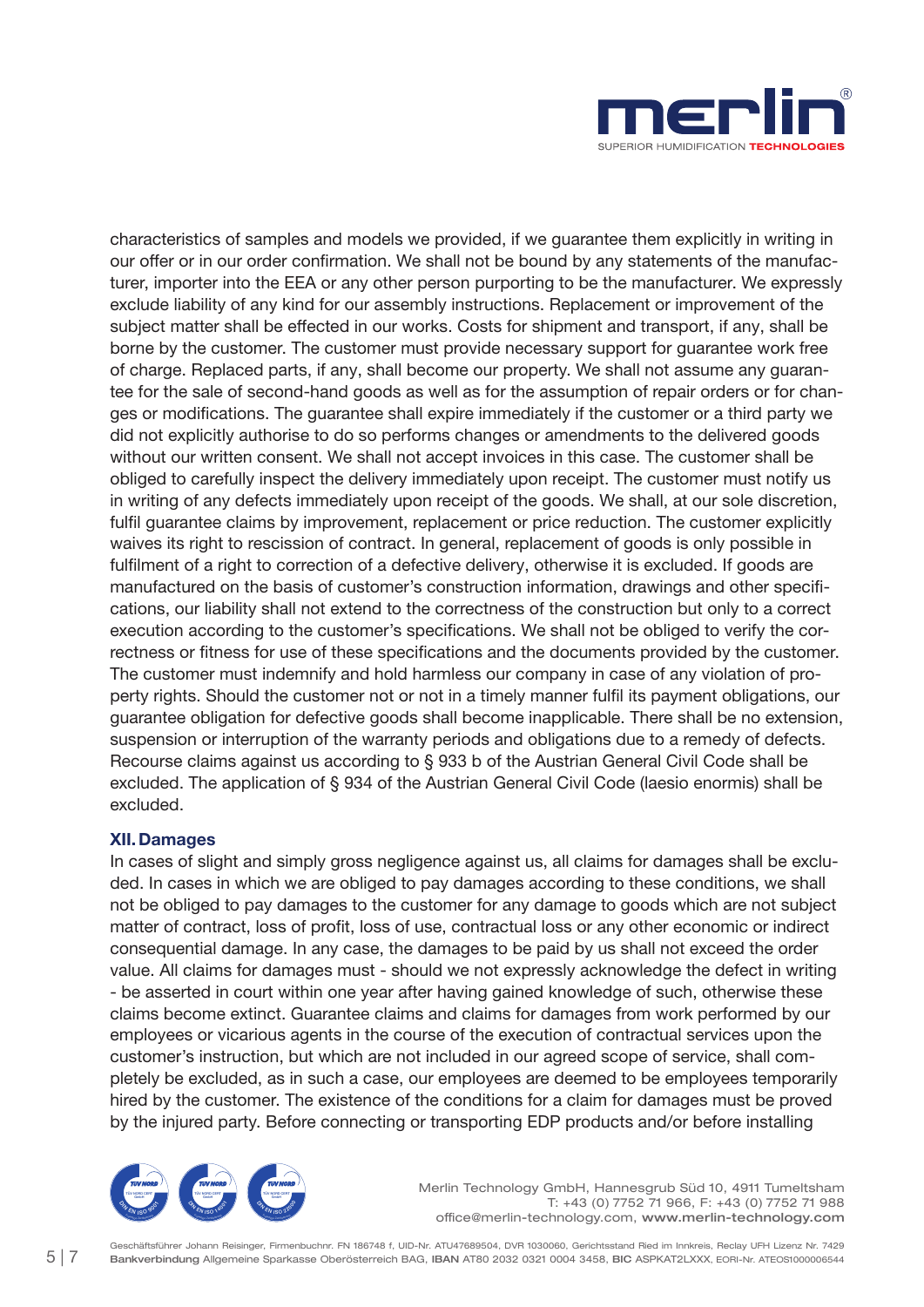

computer programmes, the customer shall be obliged to adequately secure the data already existing on the computer system. We do not assume any liability for lost data and any damage in connection thereto.

#### XIII. Product Liability

Recourse claims according to article 12 of the Product Liability Act shall be excluded unless the person entitled to recourse can prove that the failure occurred in our sphere and was due to gross negligence at the least.

#### XIV. Retention of Title

We reserve the title to all delivered items until complete fulfilment of all financial obligations by the customer. We are entitled to enter the customer's premises at any time in order to mark our goods. The customer must fulfil the formalities necessary to protect the retention of title.

If our goods are processed or combined (mixed or amalgamated) with other goods which do not belong to us, we shall acquire a co-ownership to this new product at a ratio corresponding to the ratio between the value of our goods and the value of the processed and/or mixed product at the time of processing and/or mixing. The retention of title shall also extend to the new product.

We shall be entitled to assign the retained title to any third party, especially to credit institutions at any time.

The customer shall not be entitled to sell goods to third parties, for which retention of title or an entitlement was asserted, unless we explicitly express our consent to this sale in writing. The customer already assigns to us all claims against third parties arising from the sale of the goods under retention of title as "raw materials", processed or mixed with all ancillary rights up to the amount of the receivables including interest and costs, irrespective of whether the goods under retention of title are sold to one or more purchasers without or after being processed or mixed The customer shall be obliged to record the assignment of the receivables in its books and to inform its purchasers of this assignment upon our request.

Upon request, the customer must inform us of its purchasers and inform its purchasers of the assignment in a timely manner. The customer must inform its purchasers of the assignment by recording it in the business records, delivery notes, invoices etc. If the customer defaults in payment, all sales revenues it receives shall be entered separately and it shall only own these revenues on our behalf. Insurance claims, if any, have already been assigned to us to the extent admissible according to article 15 of the Austrian Insurance Policy Act.

The customer must inform us immediately of any attachments of property or other demands and assert our title. The costs for this legal procedure shall be borne by the customer.